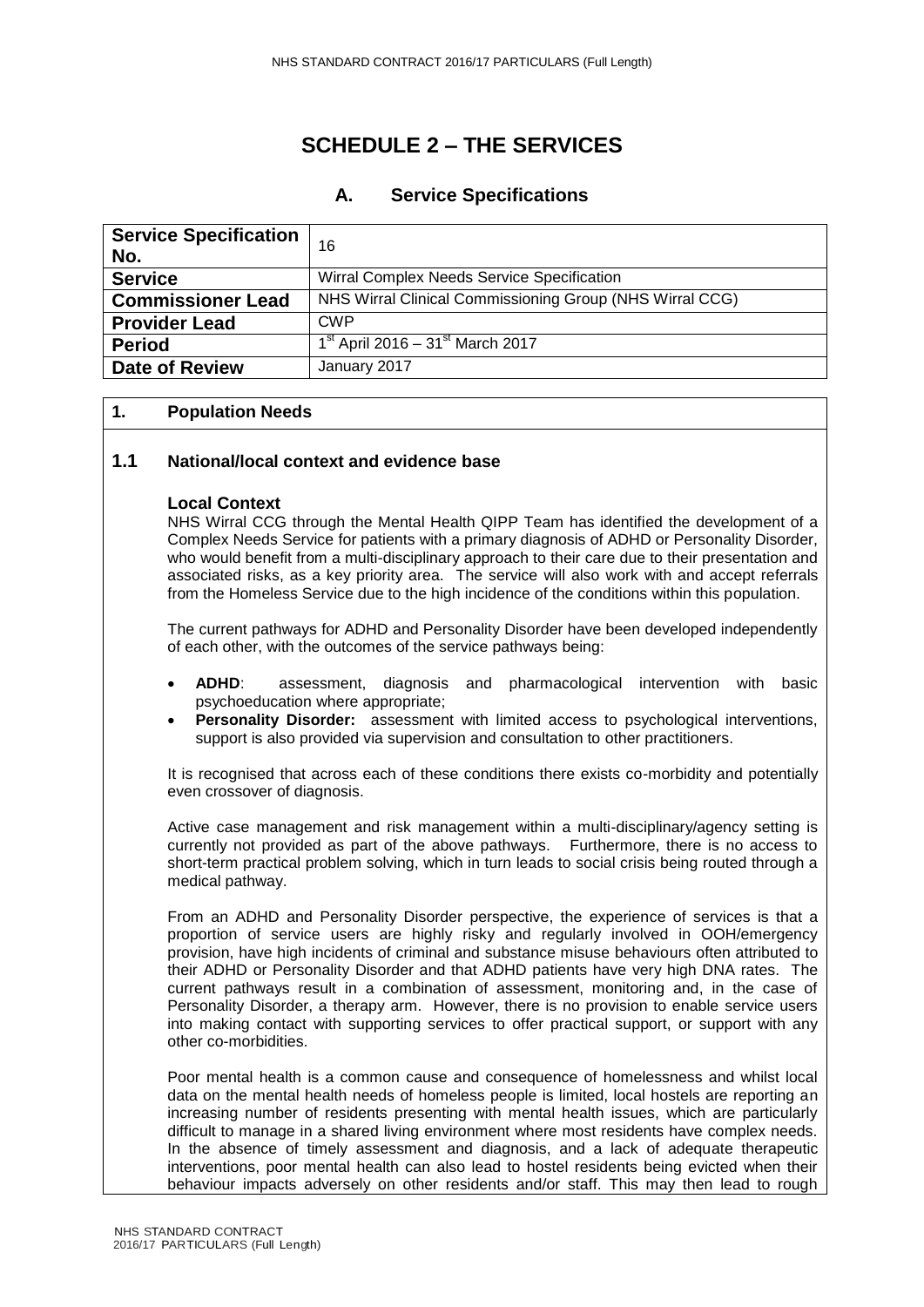sleeping and an even greater likelihood of exclusion from health care and support services.

#### **Background to the Complex Needs Service**

The Complex Needs service was piloted for 12 months from the 1<sup>st</sup> October 2013, and during this time 116 patients were assessed by the service, out of which 52 were case managed. Key service outcomes were as follows:

- significant reduction in GP visits
- significant reduction in A&E visits
- significant reduction in GP OOH visits

Improvement in recovery measures such as:

- pervasiveness score
- complexity score
- risk score
- unmanageability score

On this basis it was agreed that the service would continue to be funded, through the Better Care Fund, from 1<sup>st</sup> April 2015. It was agreed that the existing ADHD, PD and Homeless Outreach functions would be amalgamated into a single service. Where, following triage, it is felt that a client would benefit from an intensive case management approach, they will receive an enhanced level of service as has been trialled through the complex needs service to date – this client group will be referred to as 'complex needs'. Clients that are not deemed to require an enhanced level of service and case management approach will be triaged into ADHD / PD / Homeless Outreach functions, but within the umbrella of a single service.

# **2. Outcomes**

# **2.1 NHS Outcomes Framework Domains & Indicators**

| Domain 1 | Preventing people from dying prematurely                                                      |   |
|----------|-----------------------------------------------------------------------------------------------|---|
| Domain 2 | Enhancing quality of life for people with long-term<br>conditions                             | X |
| Domain 3 | Helping people to recover from episodes of ill-health or<br>following injury                  |   |
| Domain 4 | Ensuring people have a positive experience of care                                            | X |
| Domain 5 | Treating and caring for people in safe environment and<br>protecting them from avoidable harm | X |

# **2.2 Local defined outcomes**

#### **Expected Outcomes**

- Reduction in service utilisation (OOH's services, A&E, GP)
- Reduction in risk behaviours
- Improvement in mental health
- Reduction in substance misuse and associated social harm
- Improvement in Quality of Life Outcome Indicators (employment, relationships, education) Social Return on Investment including employment, improved family functioning, improved
- physical health and reduction in criminal behaviour
- Increased positive service user experience
- Reduction in DNA rates, through increased engagement with the service
- Transfer of care to General Practice/Primary Care Mental Health/CMHT Services/other services as appropriate once patient is stable/once it is clinically appropriate to discharge the patient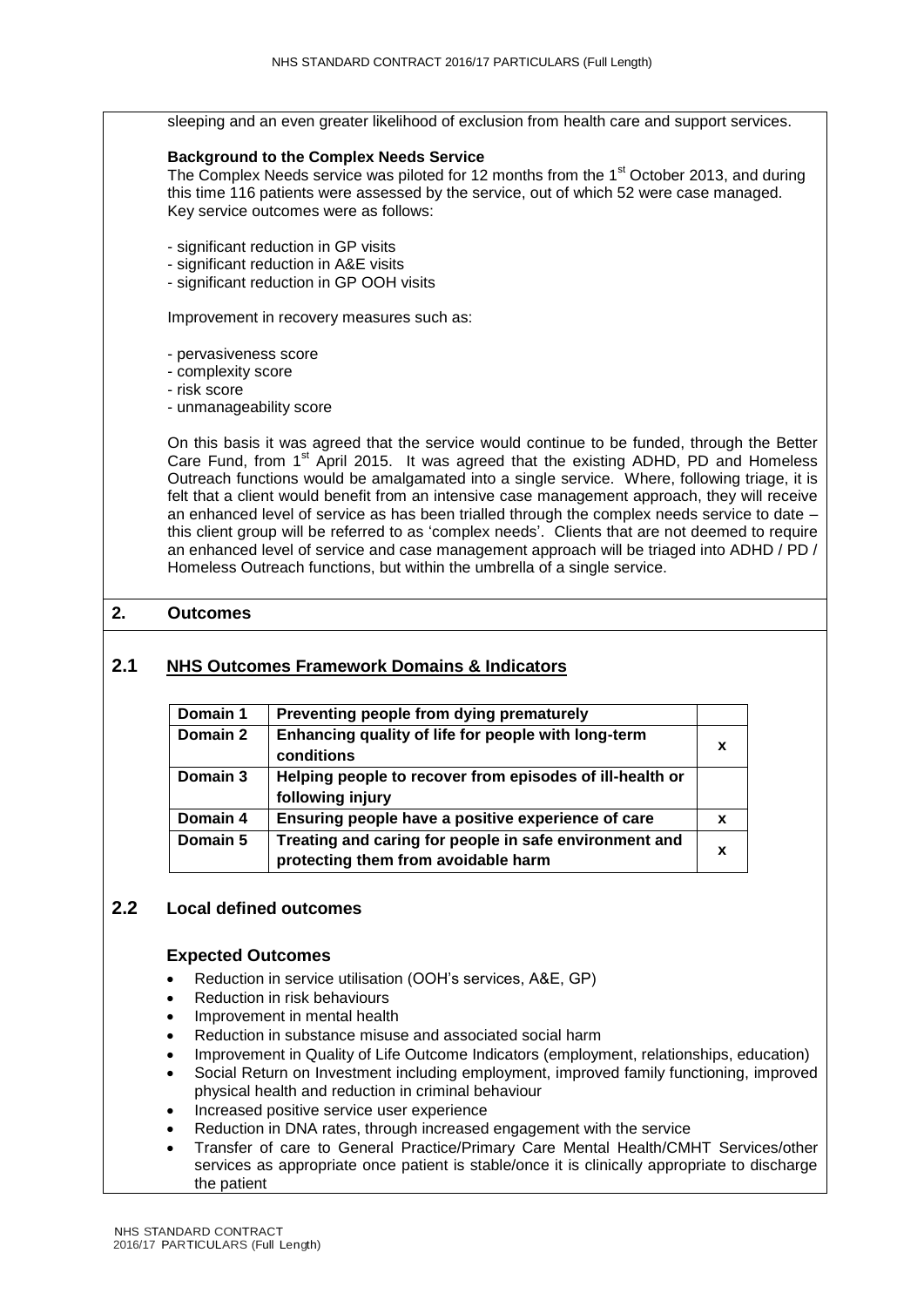Better transition planning from services for younger people into adulthood

# **3. Scope**

## **3.1 Aims and objectives of service**

#### **Aims**

- To bring together expertise and skills of a range of services into a multidisciplinary/agency team, to provide a case management approach to complex patients, who have a primary diagnosis of ADHD or Personality Disorder, or who are not suitable for either existing primary or secondary care mental health services, as well as maintaining the diagnostic specific pathways for less complex people.
- To improve the pathway and experience of care for those most in need through integration and enhancement of existing pathways, to enable a more efficient use of resources, ensuring that the service user receives the right intervention at the right time in the right place.

#### **Objectives**

- To provide a comprehensive assessment to inform a care co-ordinated treatment package if required
- To co-ordinate the care of patients who meet the criteria for the service
- To develop a management plan for each patient
- To relay the management plan to the patient, their family/carer and their General **Practitioner**
- To agree with the patient short and long term goals
- To support patients with a range of interventions e.g. evidence based psychological therapies, medical interventions, practical support based on need
- To support patients to reach a point at which their condition is sufficiently stable for transfer or joint working with General Practice or CMHT/Primary Care Mental Health/other services as appropriate
- To work with a wide range of stakeholders to ensure that patients and their carers have access to appropriate support to enable better understanding and management of their condition.

## **3.2 Service description/care pathway**

#### **Service Overview**

The service will enhance the range of medical and psychological interventions currently available through existing pathways, with an opportunity to introduce practical and social issue resolution approaches within the model.

More specifically, the service will provide:

- Case Management/Care Co-ordination to those with a complex presentation
- Risk Management
- Practical Issue Resolution
- Longer term psychological interventions (individual/group psychological interventions as appropriate)
- Medical management
- Recovery focused interventions
- Assertive Management which will include actively supporting service users to engage with services.

## **Service Remit/Criteria**

The remit of the service is to assess, treat and co-ordinate the care of patients who meet the following criteria for the Wirral Complex Needs Service (please note, not all criteria need to apply):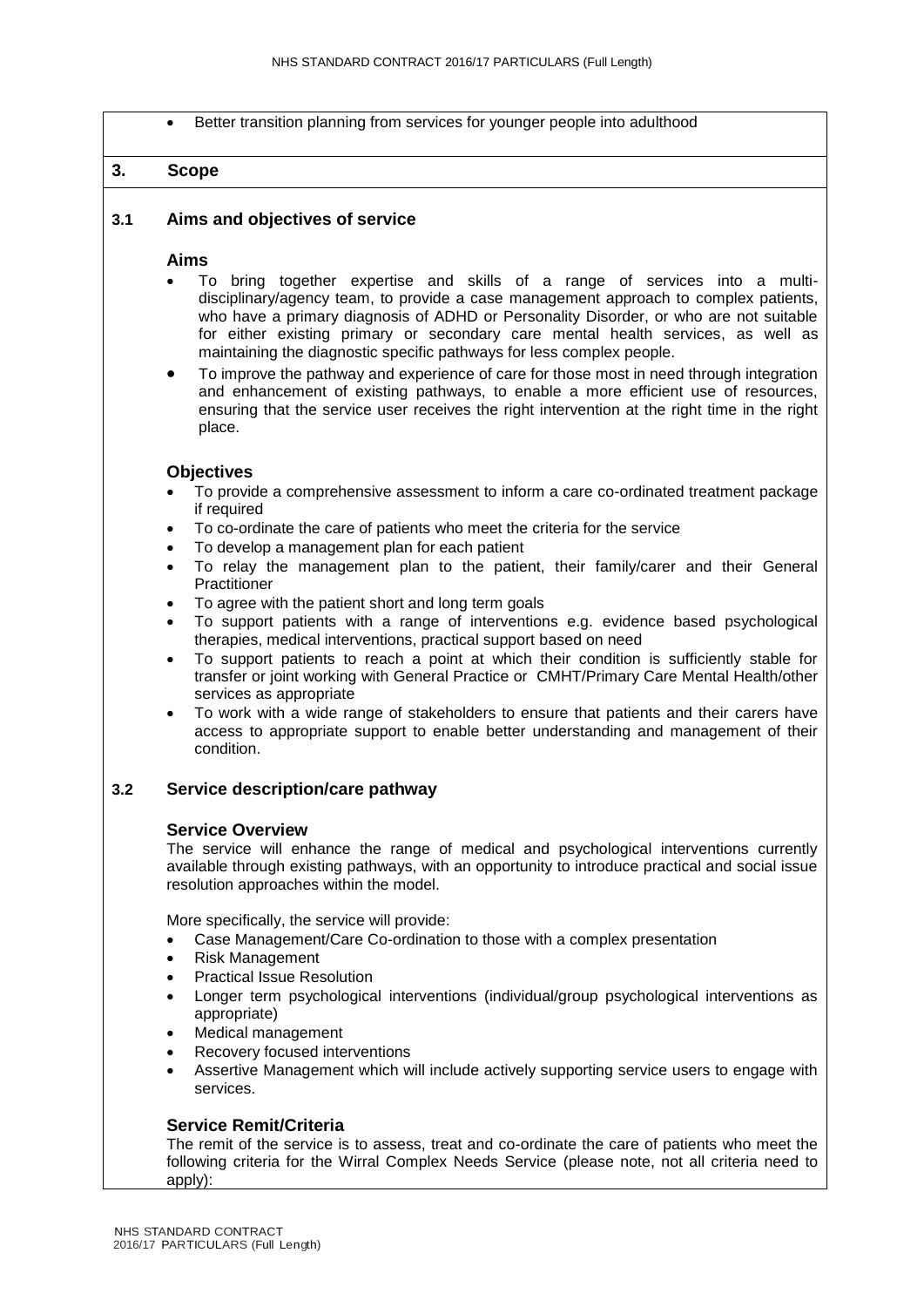- Primary diagnosis of ADHD or Personality Disorder,
- Those who are not suitable for either existing primary or secondary care services, for instance, complex patients that have not responded to IAPT therapies
- Case management/care co-ordinated approach required
- Pervasive/chaotic
- Poor levels of engagement with services and low levels of manageability engaging with, but not able to make best use of conventional psychological therapies (treatment seeking patients)
- High level of service utilisation (i.e. OOH's Services, multiple GP presentations, A&E attendances etc.)
- Complex with co-morbidities (e.g. substance misuse, OCD, mild learning difficulties etc.)
- Significant levels of risk to self or others.

## **Care Pathway**

The care pathway for the Wirral Complex Needs Service will include the existing pathways for ADHD, Personality Disorder and the Homeless Service

The length of medical intervention provided by the service will be in line with NICE clinical guidelines, or shorter than this in line with the patient's medical need. The practical support provided will be flexible to meet the needs of the patient.

All clients will be triaged to determine the appropriate level of intervention, according to their complexity. It is envisaged that, following triage, management of the patient will take one of four routes:

1. complex needs case management, where there is reason to suggest that the patient will benefit from an intensive multi-disciplinary approach, or where previous primary care or secondary care approaches have not worked

- 2. management of ADHD
- 3. management of Personality Disorder
- 4. Homeless Service

Whichever pathway is followed, it is expected that the patient will benefit from the multidisciplinary approach available through this service if required, having access to the following interventions where appropriate:

- Evidence based one-to-one therapies including CAT, CBT
- Group based therapy and interventions
- Specialist Drug and Alcohol input through joint-working with the provider of drug and alcohol services
- Expert by experience support through the use of peer mentors employed within the service
- Access to practical and social support (e.g. comprehensive social , financial, housing advice) via the use of Recovery Mentors
- Meaningful Social and leisure engagement
- Access to employment and education support
- Indirect Psychological Work delivered by practitioners under the supervision of qualified **Psychologists**
- Medical Management and advice in relation to medication issues.

The service should adopt a 'treatment readiness' model, taking into account internal and external factors that may affect the service user's ability to engage.

The team must also be available to support advice to referring clinicians, both by e-mail and telephone, on the management of clients both known to, and not known to, the service or CWP.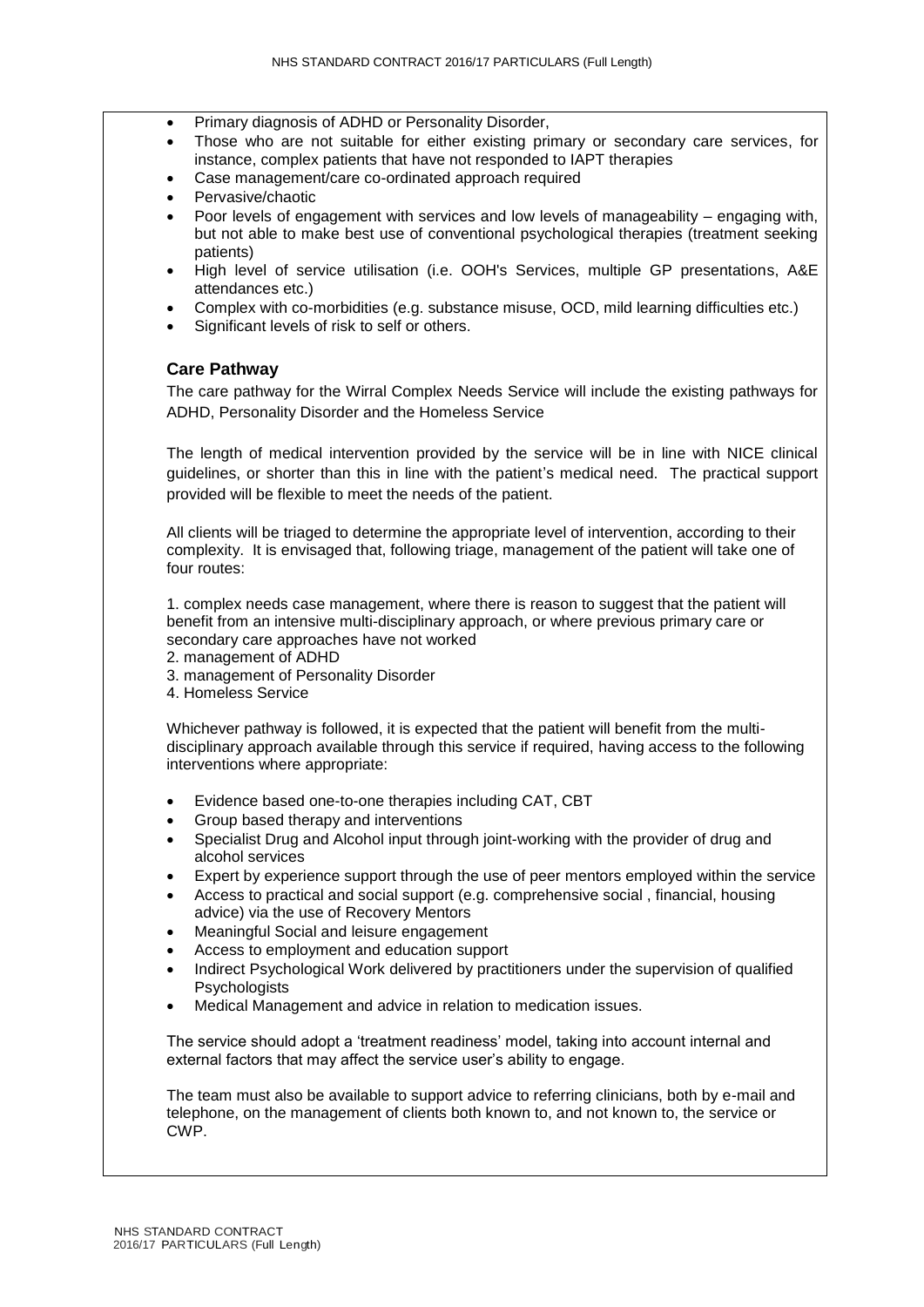#### **ADHD**

The specific responsibilities of the service in relation to clients referred with ADHD or suspected ADHD will be as follows:

- 1. Conduct pre-treatment assessments in line with NICE Clinical Guideline 72 namely:
- A full mental health and social assessment
- A full physical history and measurement of blood pressure, pulse and weight. Physical assessment to include history of exercise syncope, undue breathlessness, other cardiovascular symptoms, family history of cardiac disease and history of sudden death in young family members.
- Where appropriate to arrange ECG and liaise with primary care to organise further examinations and investigation of cardio vascular system (or other physical health problems identified).
- Risk assessment for substance misuse and drug diversion.
- 2. Provide GP (and referrer, if not GP) with a type written summary of the assessment and advise GP by facsimile on the initiation of treatment in line with NICE clinical guideline 72.
- 3. Explain to the patient their role in the provision of appropriate and safe treatment, ensuring the patients understand their condition and drug treatment. Encourage patients to contact the Adult ADHD Service with any concerns and encourage them to participate in the monitoring of therapy and assessment of outcomes of treatment.
- 4. Provide information about the medication to patients, including common side effects, necessary monitoring, and where that monitoring will take place.
- 5. Advise patients of the rare reports of hepatic disorders providing guidance on suggestive symptoms, and rare reports of suicidal ideation with Atomoxetine and instruct patients as to whom they should report these, should they occur.
- 6. Advise GPs on titration of doses according to the NICE clinical guideline 72 recommendations for the medication prescribed, by facsimile initially to be followed by type written summary of rationale for dose changes.
- 7. Monitor blood pressure, pulse and weight during titration period, monitor for side effects and liaise with primary care should any physical or mental health problems arise.
- 8. Keep the patient informed of the process at all stages to ensure continuity of treatment.
- 9. Frequency of follow-up to be dependent on the drug used and the speed of titration.
- 10.Provide timely appointments where patients are receiving prescriptions from their GP and they feel that a prompt assessment or review of their ADHD treatment is required.
- 11.Provide prompt advice to the patient's GP, either by e-mail or telephone, and give a clear management plan in respect of individual patients, including prescribing advice for when a patient fails to attend either a secondary or primary care appointment.
- 12.In the event of a missed appointment, the patient should be given a second opportunity to attend. Following a second DNA, the patient will be discharged from the service, and clear advice must be given to the GP as to the patient's ongoing management.

#### **Personality Disorder**

Treatment should be in line with the following NICE Clinical Guidelines: Antisocial Personality Disorder (CG77) and Borderline Personality Disorder (CG78).

The service will provide assessment and treatment, training, and consultation utilising established procedures for risk assessment and formulation, understanding complexity of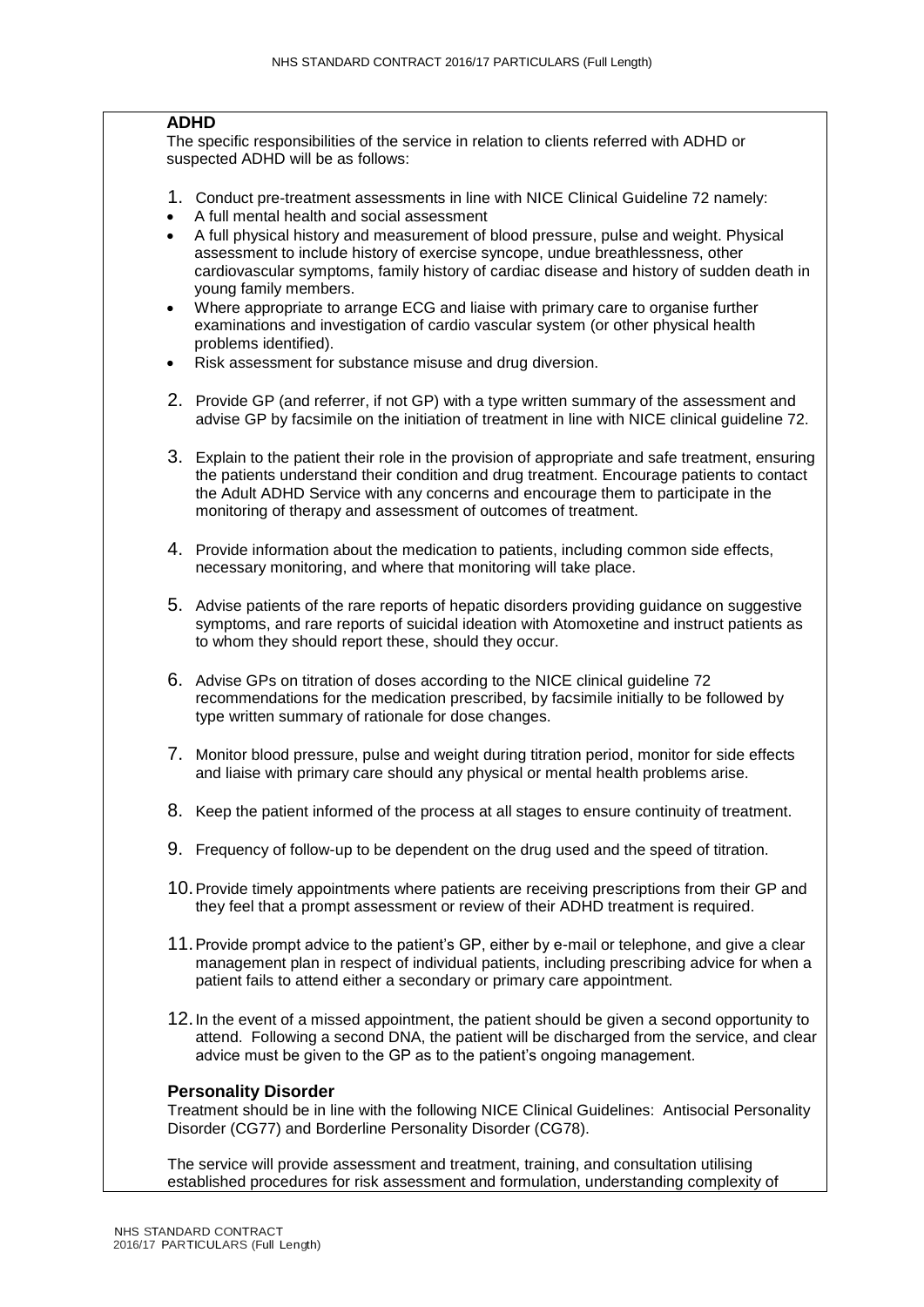presenting personality disorder, and amenity to psychological interventions including Cognitive Behavioural Therapy, Dialectical Behavioural Therapy, Cognitive Analytic Therapy and Psychodynamic Psychotherapy. Assessment will include development of agreement on the level of complexity, utilising the Personality Disorder Dimensional Cluster model, and where possible, clients will be signposted to appropriate individual therapy.

The assessment process will include risk formulation, complexity of presentation, degree of harm to others, evidence of repeated self-harm; interpersonal dynamics associated with overdependence upon and/or conflict with mainstream services; lack of impact on distress from using mainstream services (and/or lack of lasting positive change from repeated episodes of care ('revolving door' clients). Service users accepted in to the service will be offered a choice of treatments and when appropriate should remain under the care of the relevant clinical team.

#### Service model

The treatment and interventions offered will be mainly group-based. This will include Dialectical Behaviour Therapy, a Therapeutic Community Based Day Programme and a Service User Support group. The core functions of the service will be:

- Undertake assessment and treatment which, when appropriate, is in line with CPA
- Provide consultation, training support and supervision within the organisation and with primary care practitioners
- Develop a clear link with local and regional forensic services
- Establish and maintain the therapeutic alliance with individual service users
- Establish boundaries to manage risk
- Promote reflection in clinical practice
- Establish and maintain therapeutic boundaries with service users
- Set realistic and prioritised goals for service users and the component parts of the service
- Signposting to treatment for specific areas e.g. self-harm, offending behaviour, individual therapy
- Provide appropriate and meaningful information for service users
- Dealing with co morbidity, for example; substance misuse, also eating disorders, depression and anxiety.
- Develop liaison, pathways and links with crisis and home treatment service.
- With additional resources, develop and facilitate networks for service users and families/carers
- Report data requirements that will provide meaningful service evaluation
- Develop a clear pathway mapping out the care that is available and how services can be accessed.
- Develop links and working relationships with 16-19 service and Multi-systemic therapy / Youth Offending Team to address emerging PD issues and with CAMHS to address support needed for parents with difficulties associated with PD

The Service will facilitate and cascade training across all relevant services, and will develop service user participation and engagement at all levels. The training will aim to ensure that all contact with people with PD where a direct therapeutic relationship is provided is informed by a theoretical understanding of the nature of their difficulties and ways to approach these, and by an appropriate and respectful value-base.

#### Service User Groups Covered

Criteria for triggering the involvement of the specialist PD team will encompass certain client characteristics including:

- A diagnosis of PD or likely to meet the criteria for diagnosis
- A history of repeated self-harm and/or risk to others
- Presenting with a level of personality disturbance that interferes with engagement with main stream mental health services
- Evidence of a lack of lasting change from repeated episodes of care ('revolving door' clients)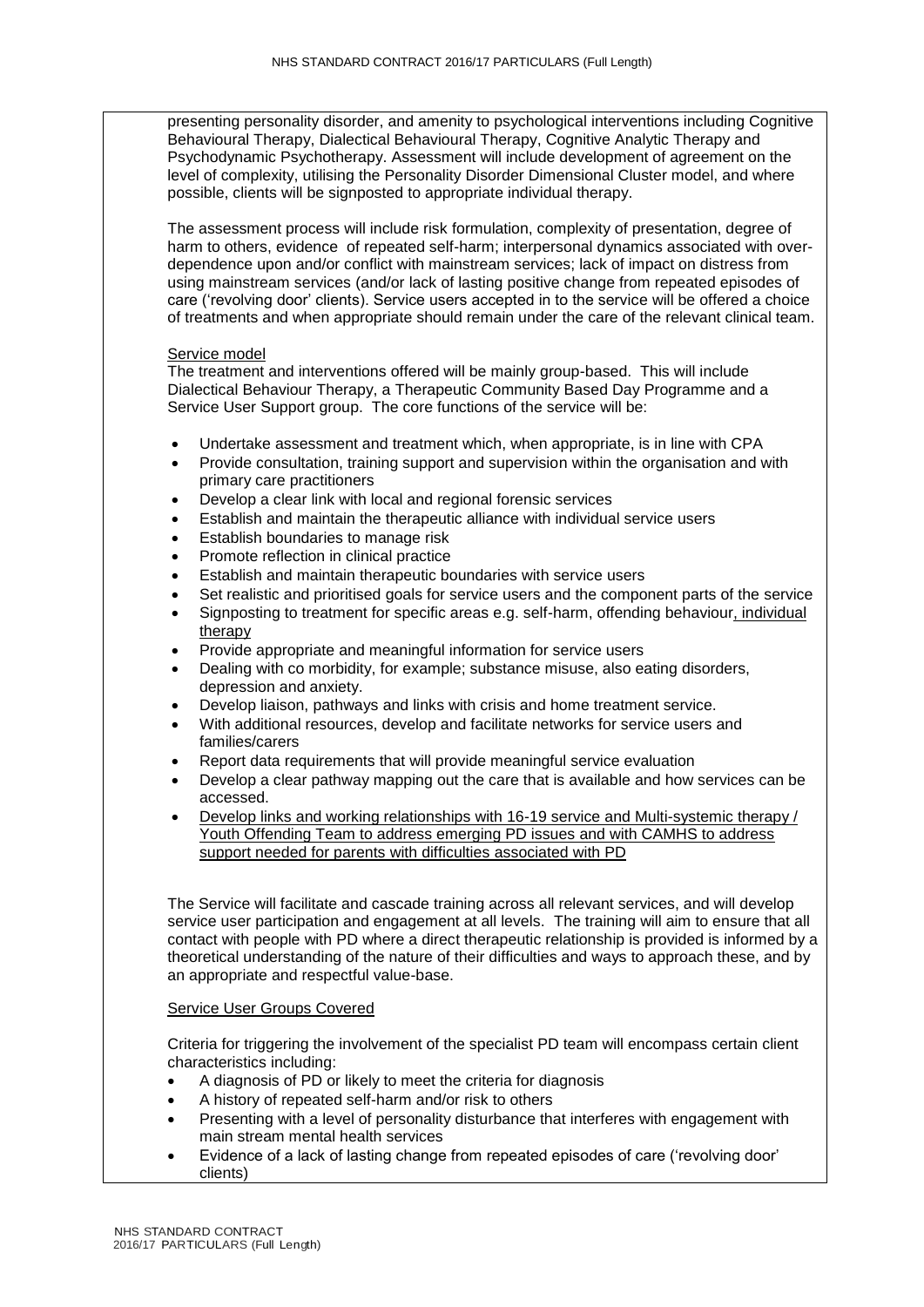- Experiencing personality based difficulties that would benefit from formal group based treatment (DBT, Therapeutic Community Based Day Programme or Service Users Support Group)
- People who may not be 'treatment seeking' or able to benefit from treatment, but for whom clinical consultation will enhance the overall level of care or, at least, prevent deterioration.
- Individuals who meet the above criteria, with a substance misuse problem/learning disability and who can establish their ability to participate in a programme of work.

#### **Clients that are homeless or at risk of homelessness**

Clients with complex needs and multiple mental health disorders are often at risk of losing their home or experience homelessness at some point in their lives. As such, the complex needs service will provide provide outreach mental health provision and support to people deemed to be homeless or at risk of homelessness, both for clients under the complex needs service, but also to any Wirral resident that would benefit from their intervention. This will include:

- Maintaining a referral and care pathway for homeless people with mental health problems
- Providing early mental health assessment
- Making referrals into mental health services via appropriate pathways.
- Providing support to client and hostel staff whilst awaiting full assessment and treatment
- Raise awareness of homelessness within mainstream mental health services
- Collect robust data on the mental health needs of homeless people with mental health problems
- Ensure robust monitoring, review and evaluation of the service and make recommendations for service development if necessary
- The Practitioner will work closely with local mental health services and primary care services, along with drug and alcohol services, to ensure that each homeless individual approaching any of these services can easily access each other's support to ensure a holistic, joined up approach, providing the best opportunity to address the often complex needs of homeless individuals
- For people where English is not the first spoken language or where disability makes communication difficult, the service will ensure people have access to accredited interpretation services.

The service aims to provide support and signposting to Primary and Secondary mental health services for homeless people with mental health problems, who would otherwise find it extremely difficult to access or engage with mainstream services, and has the following responsibilities:

- To make contact on an assertive outreach basis with homeless people who are deemed to have mental health problems, through street and agency outreach
- To make assessments of clinical needs, vulnerability and risk, and support assessments of housing, and social care needs
- To engage and build relationships with complex needs patients and enable them to access services where real or perceived barriers exist
- To work collaboratively with voluntary sector agencies in the homelessness field. To receive individual referrals, or work jointly with them to improve the mental health of service users and their access to housing
- To continuously monitor and evaluate the service provided
- To provide opportunities for research relating to aspects of homelessness and mental health
- To provide regular reports to the CCG, identifying problems experienced by homeless people in accessing mainstream services, highlighting good practice and making recommendations for improvement.
- Offer a liaison, consultation and advisory service about mental health issues to staff in homeless agencies and hostels regarding individual and general client issues
- Raise awareness about mental health issues by providing educational opportunities to staff in the Independent Sector homelessness agencies and contributing to their in house training programmes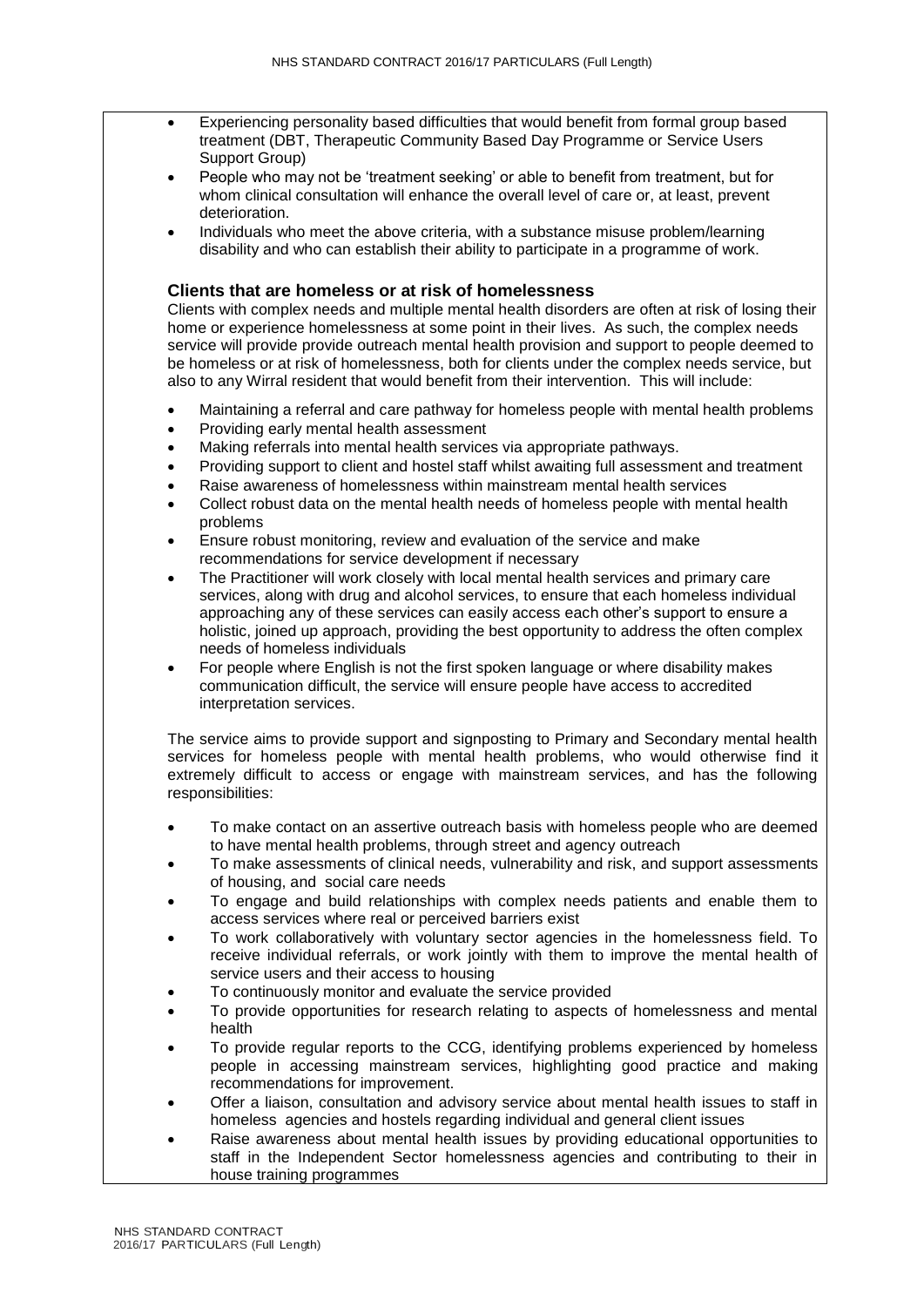- Work collaboratively with a broad spectrum of agencies in the homelessness field both to receive individual referrals, and to work jointly to improve the mental health of service users and their access to housing. This will include attending forums and advisory groups
	- Offer support to other homelessness agencies in managing service users with mental health problems with a view to sustaining individuals in accommodation
	- Keep its service under review and consult/collaborate with other agencies to ensure the service is well targeted to identify potential service users, assist people effectively and make best use of resources.

The Practitioner will provide an Outreach model of care which will facilitate taking services to the individuals wherever they are rather than requiring them to remember appointments and attend clinics and hospitals.

The Practitioner will undertake regular sessions of outreach both on the street and to homelessness agencies like drop in centres and hostels. These sessions may include the following:-

- Advice/consultancy for staff in those agencies.
- Information exchange e.g. when the outreach worker is trying to locate an individual. This would be in accordance with the confidentiality policy.
- Informal contacts with individual homeless people that may involve offering some general advice and signposting.
- Contacts initiated by hostel staff either because it is the first time they have seen the individual or because they have observed something which makes them suspect that there may be a mental health problem. These contacts are usually informal initially and take place in a public place like a drop in centre or the street. They may be very brief and non-conclusive with little hard information being gleaned. They may however lead the Practitioner to feel that there is enough evidence to seek to develop the engagement to further explore any mental health issues that may exist.
- Taking referrals from staff members or self-referrals. If the person being referred is present an initial 'screening assessment' may take place. Because of the circumstances and environmental factors these 'assessments' may not be complete or conclusive.
- Contact may be made with or information received about a patient from another mental health team.

# **Referral criteria**

To meet the criteria for the complex needs service, service users must either:

- Have a suspected or confirmed Primary diagnosis of ADHD, Personality Disorder, or,
- would benefit from a case management/care co-ordinated approach
- be pervasive/chaotic
- show poor levels of engagement with services and low levels of manageability engaging with, but not able to make best use of conventional psychological therapies (treatment seeking patients and evidence of attempts of step 4 PCMHT interventions))
- reflect a high level of service utilisation (i.e. OOH's Services, multiple GP presentations, A&E attendances etc.)
- be complex with co-morbidities (e.g. substance misuse, OCD, mild learning difficulties etc.)
- have clear signs of anxiety and depression
- pose significant levels of risk to self or others.

## Homeless outreach support will be offered for:

1. An individual for whom there is a suspicion of a mental health issue. This definition does not preclude people with dual diagnosis of either substance abuse or personality disorder as part of their presentation.

## **AND**

- 2. The individual must be one of the following:
	- A rough sleeper (including squats and derelict buildings) OR
	- A resident of a hostel/night shelter for the homeless OR
	- A new arrival in Wirral with a history of homelessness, which includes those with a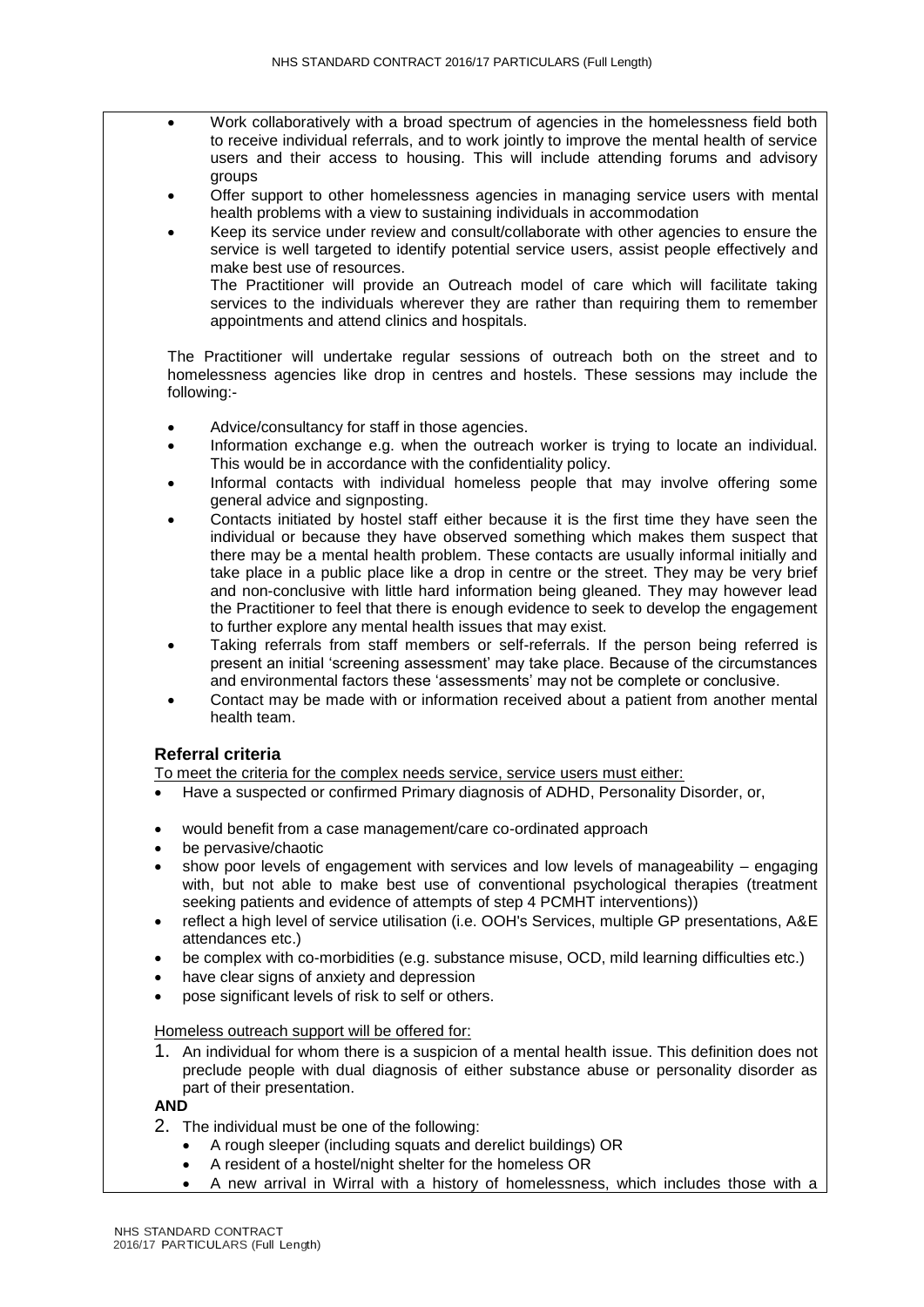nomadic lifestyle who move from city to city OR

 A person who has a home but is, because of his/her mental health issues, at risk of homelessness. (People in this situation will usually be referred by the Housing Options Team)

## **Referral Route**

- Referrals will be accepted from NHS Wirral CCG GP Practice Teams or from Primary or Secondary mental health services for patients who are not suitable for existing services
- New referrals into the service will be accepted from GP Practice Teams and Primary Care Mental Health only using the Access Team referral form. The provider is expected to work with the Adult ADHD and Personality Disorder Service Leads to identify patients who would benefit from accessing the Wirral Complex Needs Service. Referrals from these services must also be sent to the Access Team for assessment and triage.
- For referrals for homeless outreach support, there will be an open referral system that encourages and accepts referrals from hostel staff, homeless outreach staff and organisations working with people who are homeless or at risk of homelessness. GP's and Health & Social Care professionals are encouraged to refer to the Practitioner, and clients who are resident in Hostels can self- refer through established clinic slots. Points of access to the service are through face to face contact, telephone, text message, letter or outreach. Admissions to inpatient units of individuals who appear to be homeless but are not known to the Practitioner should, in the first instance, remain under in-patient service protocols. The Practitioner should be informed at the earliest opportunity and be involved in the discharge planning process.

## **Response Times**

Response times for the homeless element of the service will flexible subject to triage of risk and need by the Practitioner. Appointment times will also offer flexibility to encourage the active engagement with the Practitioner by the client group.

For service users who follow the ADHD, Personality Disorder or Complex Needs care pathway referrers will be contacted within two weeks of referral to confirm receipt of referral and an appointment will then be offered. Waiting times will be monitored and it is expected that an appointment will be offered within 18 weeks of referral irrespective of the pathway followed.

#### **Discharge Process**

- Service users who are not deemed suitable for acceptance into the service following triage of assessments by the Wirral Complex Needs MDT, or the homelessness practitioner, will be discharged to their GP/referring specialist service or, when appropriate, signposted/referred onto another service. The patient's GP and referrer (if different) must be notified of the outcome
- Service users who have accessed the Wirral Complex Needs Service should be discharged at the point at which they have completed the agreed piece of time-limited work with the Complex Needs Team and when their condition is sufficiently stable for discharge to the patients' GP/specialist service as appropriate. A discharge letter must be sent to the patient's GP and referrer (if appropriate) within 5 working days of date of discharge, which includes a summary clinical management plan outlining requirements/recommendations for ongoing care/management as appropriate
- A clinical risk assessment must be undertaken at the point of discharge from the Wirral Complex Needs Service, to identify the need to involve or discharge the patient to other services, based on need and safeguarding issues

#### **DNA/Cancellations**

Where DNAs or cancellations happen, the provider will be expected to:

- Discharge patients back to their own GP/referring specialist service, patients who DNA/cancel 2 consecutive appointments. The patient and referrer should be notified of this decision within 3 working days
- The provider must have a strategy/policy in place outlining the approach to reducing the annual DNA rate.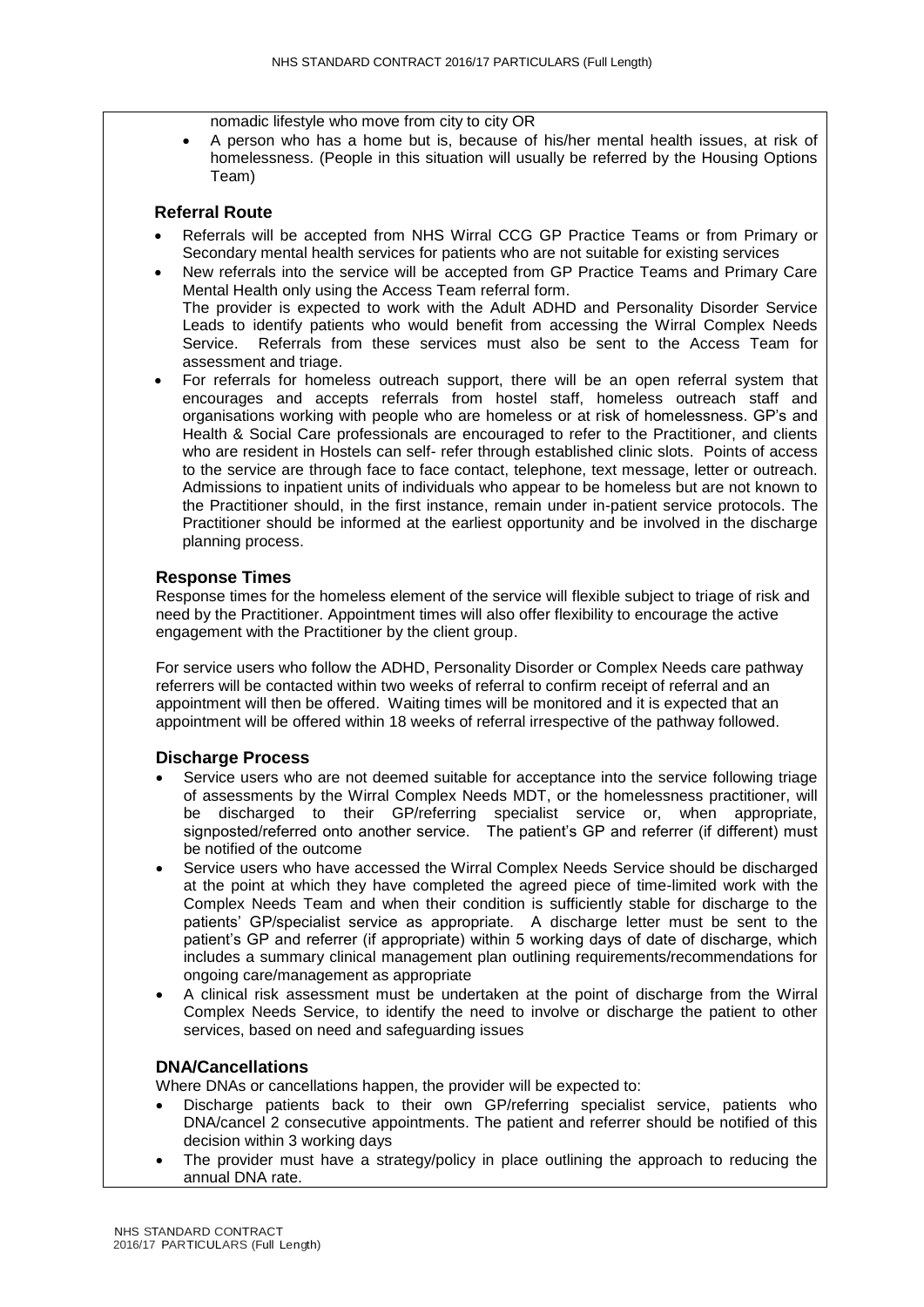## **Education and Training**

The provider will be expected to work closely with the commissioners and other stakeholders to provide education and training to GP Practice Teams. As a minimum this will include:

- **Case Reviews/Conferences:** Support to be provided to GP Practice Teams through MDT case conferences for patients who have accessed the service. In the main this will be delivered via telephone consultation. However, the provider must be flexible in meeting the needs of GPs for face-to-face conferences/case reviews as required. The Care Coordinator will be the point of call for GPs to keep them abreast of patients accepted by the service
- **Consultation with Primary Care:** This will include regular contact with GPs and practice teams to discuss patients who will not engage, present challenging behaviours and with whom the GP feels unsure as to the best treatment/intervention plan, to prevent the patient from becoming more complex
- **Educational Support to GP Practice Teams:** This will be provided to GP Practice Teams via phone or email (as appropriate) to support the management of ADHD/Personality Disorder patients within primary care. The provider will also develop a Wirral wide education programme, educating GP Practice Teams on the management of complex patients with a primary diagnosis of ADHD or Personality Disorder. The provider will be expected to deliver a minimum of 2 GP educational events per twelve month period.

## **Working Closely with Services Commissioned by Wirral CCG**

The provider will play a key role in supporting patients and their carers to access support that is available in the community and to helping patients and their carers to understand the reason for their referral into the service and any diagnosis and interventions that they receive. Therefore, the provider must engage with other professionals as clinically indicated.

In particular, the provider must ensure that close links are developed with the Wirral CCG Primary Care Mental Health (PCMH) providers. For any patients deemed suitable for the Wirral Complex Care Team, a preliminary discussion between the PCMH provider and Wirral Complex Care Team must take place to assess the client's potential suitability before a direct referral from PCMH is made.

For any patients deemed suitable for discharge into PCMH, the provider must discuss with the relevant PCMH provider the client's potential suitability for PCMH. If the client is deemed suitable, the client's GP should be informed of the referral.

The provider must inform the commissioner of all clients discharged/stepped down to PCMH.

The provider must facilitate joint management of patients under the care of both PCMH and the Wirral Complex Care Team. Joint management will be supported by the Care Co-ordinator.

The provider must also ensure that close links are in place with Adult Social Services and homelessness services, to help address any needs of the client that can be met by Adult Social Services and homelessness services.

## **Capacity and Demand**

Capacity and demand is based upon existing and projected activity within the PD, ADHD, Homeless and Complex Care Teams, also taking into account the patients that would be suitable for discharge into shared care arrangements with the patient's GP. The provider will monitor the capacity and demand of the service on a monthly basis and report to the commissioner any issues relating to the service. An indicative activity plan is outlined in Schedule 2 Part B.

## **Service Monitoring and Evaluation**

Please note the service and contract monitoring requirements for the Wirral Complex Needs Service are detailed in Schedule 2 Part B.

The provider must submit a bi-annual evaluation report of the service outcomes, including the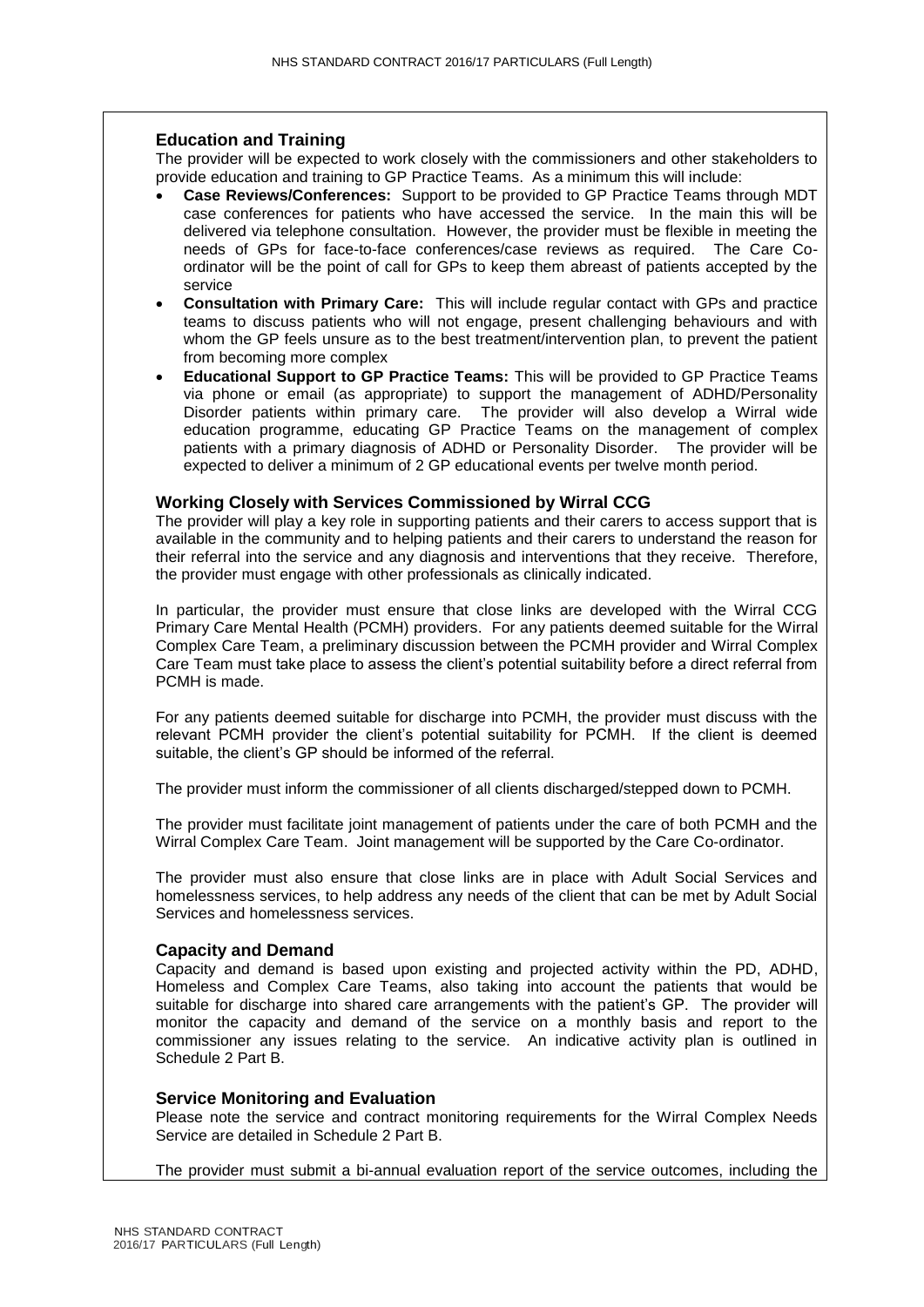#### following

- Levels of satisfaction with the service feedback from service users, carers, staff, providers included in the model
- Key challenges faced by the service
- Service user interaction with other provider services, following complex needs service intervention – e.g. reduced reduction in GP appointments or A&E attendances
- Complex Needs Service staff development issues
- Interface with other providers
- Feedback on GP training sessions delivered by the service
- Review of Complex Needs Service model to identify efficiencies to be realised, recommended changes to the service model going forward, evidence the benefit of the service to service users (i.e. what would happen if the service was not available to the patient cohort suitable for the Complex Needs Service)
- Social Return on Investment
- Analysis of service data

## **3.3 Population covered**

Wirral Clinical Commissioning Group has responsibility for:

- a) persons who are provided with primary medical services by a member of the group, and
- b) persons who usually reside in the group's area and are not provided with primary medical services by a member of any clinical commissioning group.

## **3.4 Any acceptance and exclusion criteria and thresholds**

#### **Service User Groups Covered**

- All adults (18 plus), who are registered with a Wirral GP at the time of referral
- Consideration must be given to those clients who turn 18 within 6 months of referral
- All service users who access the service must have a primary diagnosis of ADHD or Personality Disorder and have been identified as benefitting from a multi-disciplinary approach to their care due to their presentation and associated risks or who are not suitable for either existing primary or secondary care mental health services.

## **Exclusion Criteria**

- Any person aged less than 18 years (aside from those due to turn 18 within 6 months of referral)
- Those who do not meet the referral criteria for the Wirral Complex Needs Service.

## **3.5 Interdependence with other services/providers**

The service will support whole systems relationships and develop agreed protocols and interfaces with:

- NHS Wirral CCG and its Member Practices
- Secondary Care and Community Mental Health Services
- Primary Care Mental Health Services
- Drug and Alcohol Services
- CAMHS, young people's ADHD services, and Local Authority Services concerned with children and young people that are at risk of developing a personality disorder
- Voluntary sector organisations
- Wirral University Teaching Hospital
- Community Health Professionals
- Other services/providers as appropriate

Manage interdependencies with:

- GP Practice Teams
- **CMHTs**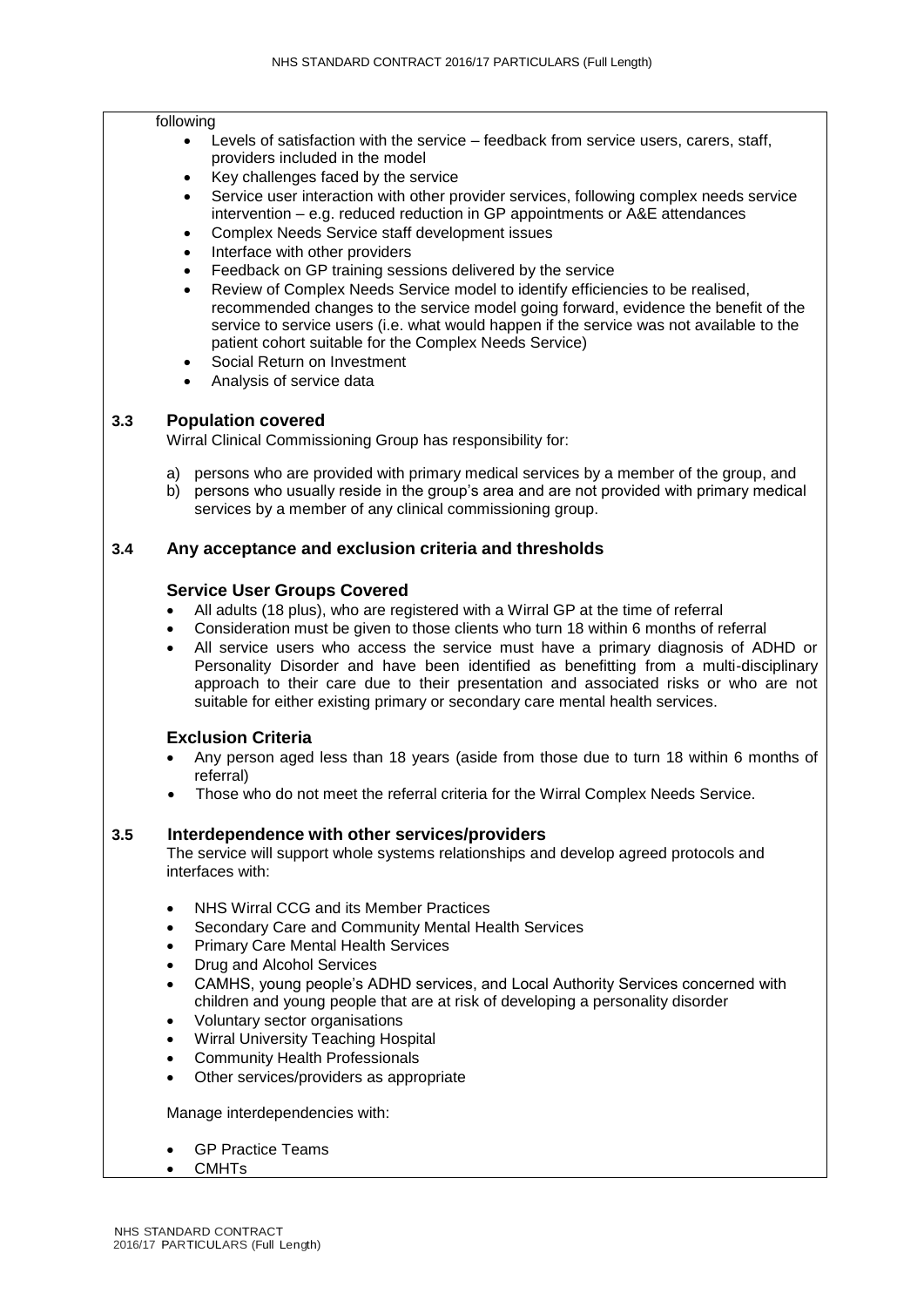- **•** Primary Care Mental Health Services
- Wirral Social Services
- Allied Health Professionals
- Carers' groups
- Patient and Public Forums
- Acute Trusts
- Community Hospitals
- Other services/providers as appropriate

#### **Service Launch/Promotion of Service**

The provider will be expected to produce service information to be circulated to General Practice, Primary Care Mental Health, Adult ADHD, Personality Disorder, CMHT Services and other services as appropriate to explain the remit of the Wirral Complex Needs Service. The provider may also be expected to present to any of these groups around the service as appropriate.

## **4. Applicable Service Standards**

## **4.1 Applicable national standards (eg NICE)**

- NICE CG72 Attention Deficit Hyperactivity Disorder (ADHD)
- NICE CG78 Borderline Personality Disorder: Treatment and Management
- NICE CG77 Antisocial Personality Disorder

The NHS Constitutional Standard of 18 weeks from referral to treatment will apply to this service.

#### **4.2 Applicable standards set out in Guidance and/or issued by a competent body (eg Royal Colleges)**

## **4.3 Applicable local standards**

## **4.4 Safeguarding**

- On occasions the team will assess and make an appropriate referral to social services if there are any concerns regarding safeguarding children, adults at risk, and other family members.
- Team members will contribute to the delivery of multi-agency safeguarding plans as appropriate
- Staffing structures must be in place to ensure induction of new staff and on-going case and clinical supervision of all staff. This must include safeguarding supervision from an appropriately qualified professional.

#### **Safeguarding training**

- The provider safeguarding team will ensure staff receive safeguarding training in accordance with statutory guidance "Safeguarding Children and Young People: roles and competencies for Health Care Staff Intercollegiate Document 2014 + working together to Safeguard Children 2014)" For Adults it is now Safeguarding Adults Roles + Competencies for health Care staff. Intercollegiate Document Feb 2016.
- The provider must ensure the delivery of a comprehensive annual continuing professional development programme for all staff, ensuring within six months of joining:
	- o Staff attend multi-agency safeguarding training at the appropriate level, for children and adults.

#### **Applicable Local Standards**

- Wirral Safeguarding Children's Board Policies and Procedures
- Wirral Safeguarding Adult Partnership Board Policies and Procedures
- Wirral Children's Partnership Council's Guide to Integrated Working (which includes comprehensive guidance on information sharing)